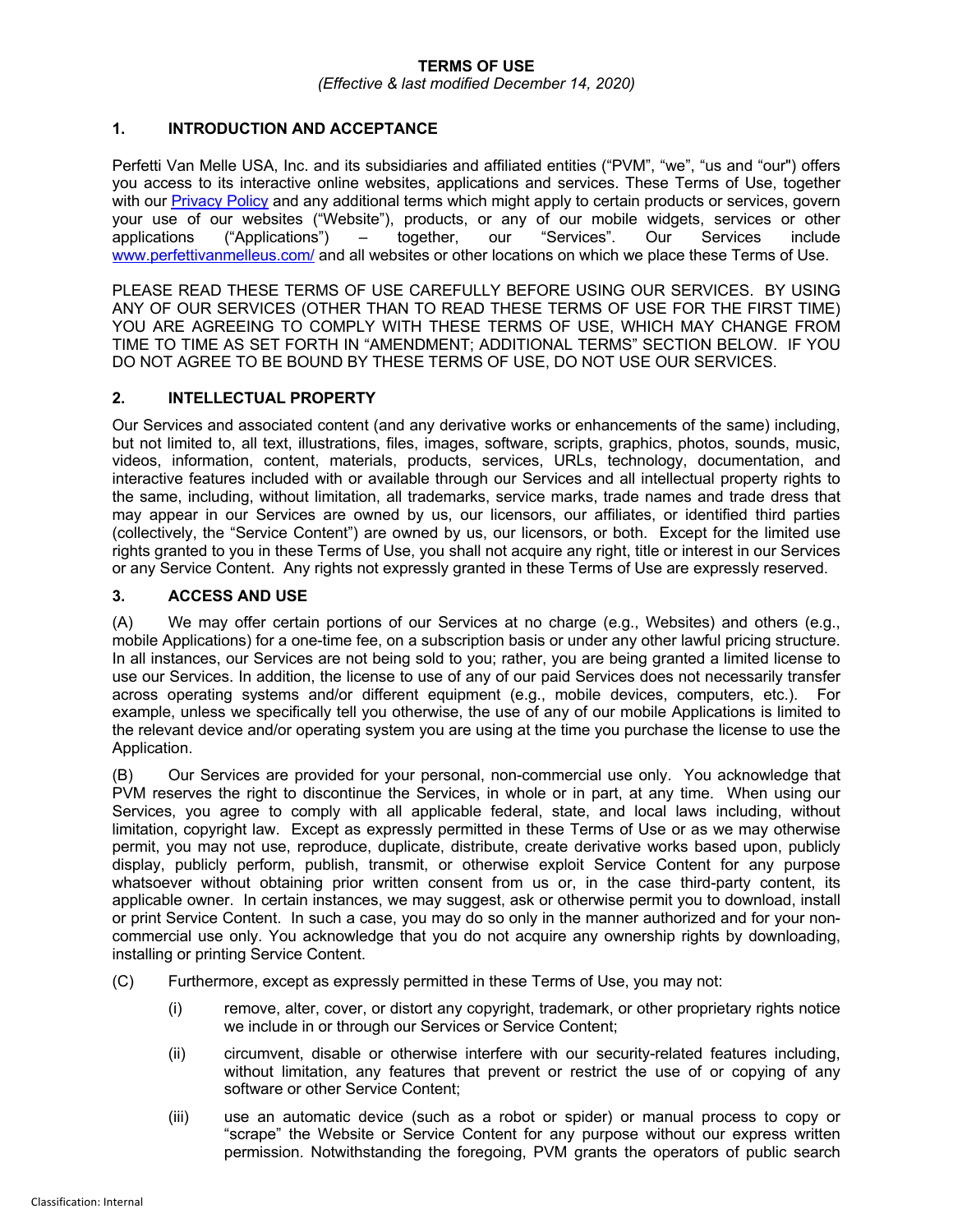engines permission to use spiders to copy materials from the site for the sole purpose of and solely to the extent necessary for creating publicly available searchable indices of the materials, but not caches or archives of such materials. PVM reserves the right to revoke these exceptions either generally or in specific cases;

- (iv) collect or harvest any personally identifiable information or non-personally identifiable information from our Services including, without limitation, user names, passwords, email addresses;
- (v) solicit other users to join or become members of any commercial online service or other organization without our prior written approval;
- (vi) attempt to or interfere with the proper working of our Services or impair, overburden, or disable the same;
- (vii) decompile, reverse engineer, or disassemble any portion of our software or other Service Content, or our Services;
- (viii) use network-monitoring software to determine architecture of or extract usage data from our Services;
- (ix) encourage conduct that violates any local, state or federal law, either civil or criminal, or impersonate another user, person, or entity (e.g., using another person's Membership (as defined below));
- (x) violate U.S. export laws, including, without limitation, violations of the Export Administration Act and the Export Administration Regulations administered by the Department of Commerce;
- (xi) engage in any conduct that restricts or inhibits any other user from using or enjoying our Services.

(D) You agree to fully cooperate with us to investigate any suspected or actual activity that is in breach of these Terms of Use.

(E) You understand and agree that your use of the Services and/or Service Content while operating a motor vehicle (or during any other activity that requires your attention) may be distracting, dangerous, or prohibited by law. You are solely responsible for your exercising good judgment, acting in a safe and responsible manner, and obeying all laws and regulations at all times. You understand that failing to pay full attention in the operation of a vehicle or in other activities may cause an accident, damage, injury, death, or other serious consequences. You assume sole responsibility for your use of the Services and Service Content.

## **4. USER REGISTRATION**

(A) IN ORDER TO ACCESS OR USE SOME FEATURES OF OUR SERVICES, YOU MAY HAVE TO BECOME A REGISTERED USER. IF YOU ARE UNDER THE AGE OF THIRTEEN (13), THEN YOU ARE NOT PERMITTED TO REGISTER AS A USER OR OTHERWISE PROVIDE US ANY PERSONAL INFORMATION.

(B) If you become a registered user, you will provide true, accurate and complete registration information and, if such information changes, you will promptly update the relevant registration information. During registration, you will create a user name and password (a "Membership"). You are solely responsible for safeguarding and maintaining the confidentiality of your Membership. You are solely responsible for the activity that occurs under your Membership, whether or not you have authorized the activity. You agree to contact PVMUSWebsite@perfettivanmelle.com immediately at if you become aware of any breach of security or unauthorized use of your Membership.

## **5. USER CONTENT**

(A) We may now or in the future permit users to post, upload, transmit through, or otherwise make available through our Services (collectively, "submit") messages, text, illustrations, data, files, images, graphics, photos, comments, sounds, music, videos, information, content, and/or other materials ("User Content"). Subject to the rights and license you grant herein, you retain all right, title and interest in your User Content. We do not guarantee any confidentiality with respect to User Content even if it is not published through our Services. It is solely your responsibility to monitor and protect any intellectual property rights that you may have in your User Content, and we do not accept any responsibility for the same.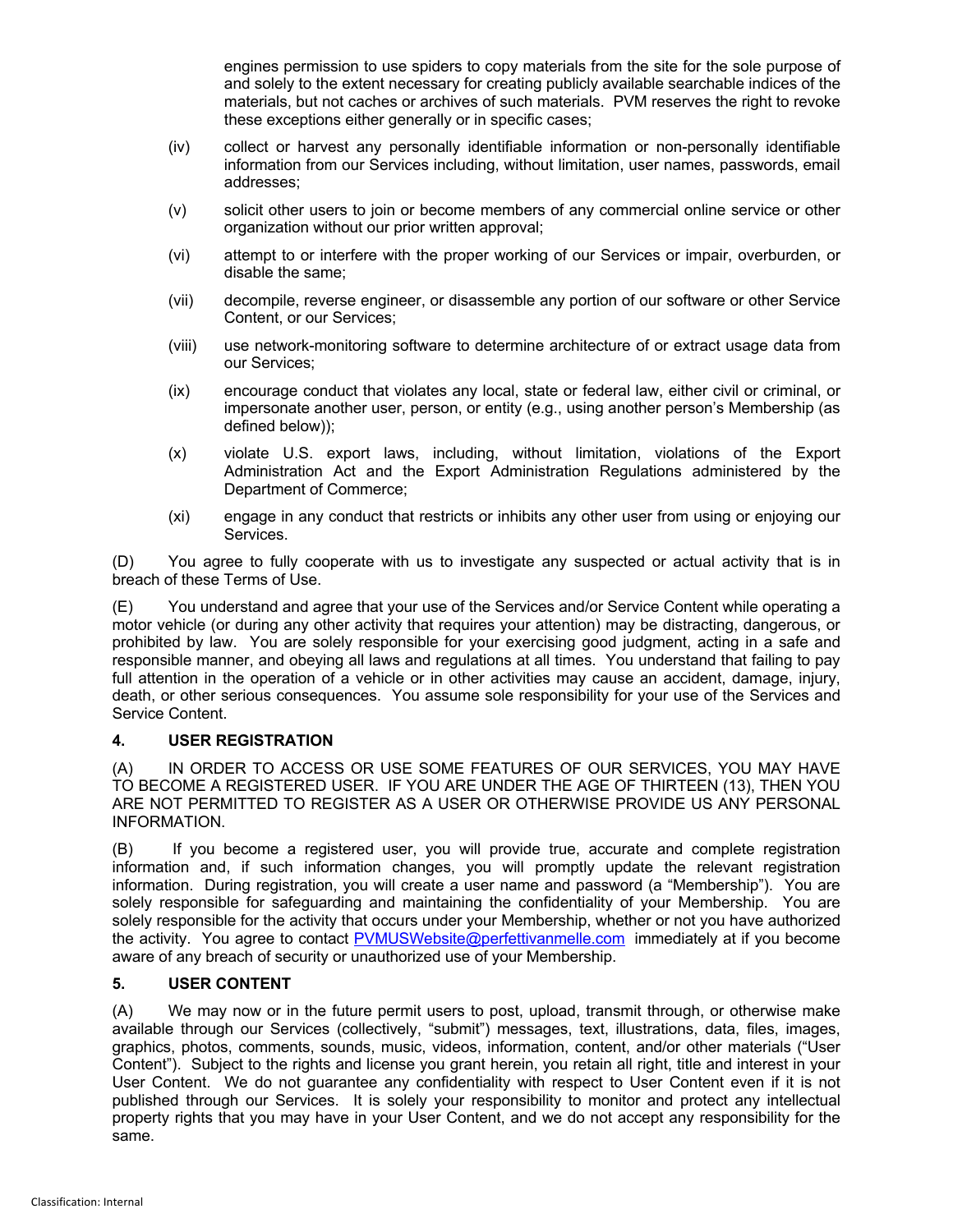(B) You shall not submit any User Content protected by copyright, trademark, patent, trade secret, moral right, or other intellectual property or proprietary right without the express permission of the owner of the respective right. You are solely liable for any damage resulting from your failure to obtain such permission or from any other harm resulting from User Content that you submit.

- (C) You represent, warrant, and covenant that you will not submit any User Content that:
	- (i) violates or infringes in any way upon the rights of others, including, but not limited to, any copyright, trademark, patent, trade secret, moral right, or other intellectual property or proprietary right of any person or entity;
	- (ii) impersonates another or is unlawful, threatening, abusive, libelous, defamatory, invasive of privacy or publicity rights, vulgar, obscene, profane, pornographic, or otherwise objectionable, or otherwise violates any applicable law;
	- (iii) encourages conduct that would constitute a criminal offense, give rise to civil liability or otherwise violate any law;
	- (iv) is an advertisement for goods or services or a solicitation of funds;
	- (v) includes personal information such as messages which identify phone numbers, social security numbers, account numbers, addresses, or employer references;
	- (vi) contains a formula, instruction, or advice that could cause harm or injury; or
	- (vii) is a chain letter of any kind.

Moreover, any conduct by a user that in our sole discretion restricts or inhibits any other user from using or enjoying our Services will not be permitted.

(D) By submitting User Content to us, simultaneously with such posting you automatically grant, or represent or warrant that the owner has expressly granted, to us a worldwide, royalty-free, perpetual, irrevocable, non-exclusive, fully sublicensable, and transferable right and license to use, reproduce, distribute, create derivative works based upon (including, without limitation, translations), publicly display, publicly perform, transmit, and publish the User Content (in whole or in part) as we, in our sole discretion, deem appropriate including, without limitation, (1) in connection with our business; and (2) in connection with the businesses of our affiliates, licensees, assignees, successors, parents, subsidiaries, and their related companies. We may exercise this grant in any format, media or technology now known or later developed for the full term of any copyright that may exist in such User Content. Furthermore, you also grant other users permission to access your User Content and to use, reproduce, distribute, create derivative works based upon, publicly display, publicly perform, transmit, and publish your User Content for personal, non-commercial use as permitted by the functionality of our Services and these Terms of Use. Notwithstanding the foregoing, you waive any and all claims you (or any copyright holder) may now or later have in any jurisdiction to so-called "moral rights" or rights of "droit moral" with respect to the User Content.

(E) By submitting User Content, you also grant us the worldwide, perpetual, irrevocable, fully sublicensable, and transferable right, but not the obligation, to use any and all names, identities, titles, likenesses, distinctive appearances, physical likenesses, images, portraits, pictures, photographs (whether still or moving), screen personas, voices, vocal styles, statements, gestures, mannerisms, personalities, performance characteristics, biographical data, signatures, and any other indicia or imitations of identity or likeness listed, provided, referenced, or otherwise contained in the User Content (all attributes, collectively, per person, a "Persona"), including, without limitation, your name and geographical location (e.g., "Joey P. – Wyoming, OH"), for purposes of advertising and trade, in any format, medium, or technology now known or later developed without further notice, approval, or compensation, unless prohibited by law. Our uses of your Persona will be consistent with the terms of our Privacy Policy, where it is applicable.

(F) Notwithstanding the generality of the foregoing, we reserve the right to display advertisements in connection with your User Content and to use your User Content for advertising, marketing, promotional, and other commercial purposes. You acknowledge and agree that your User Content may be included on the websites and advertising networks of our distribution partners, marketing partners, accounts, and third-party service providers (including their downstream users).

(G) We have the right, but not the obligation, to monitor User Content. We have the right in our sole discretion and for any reason whatsoever to edit, refuse to post, remove, or disable access to any User Content.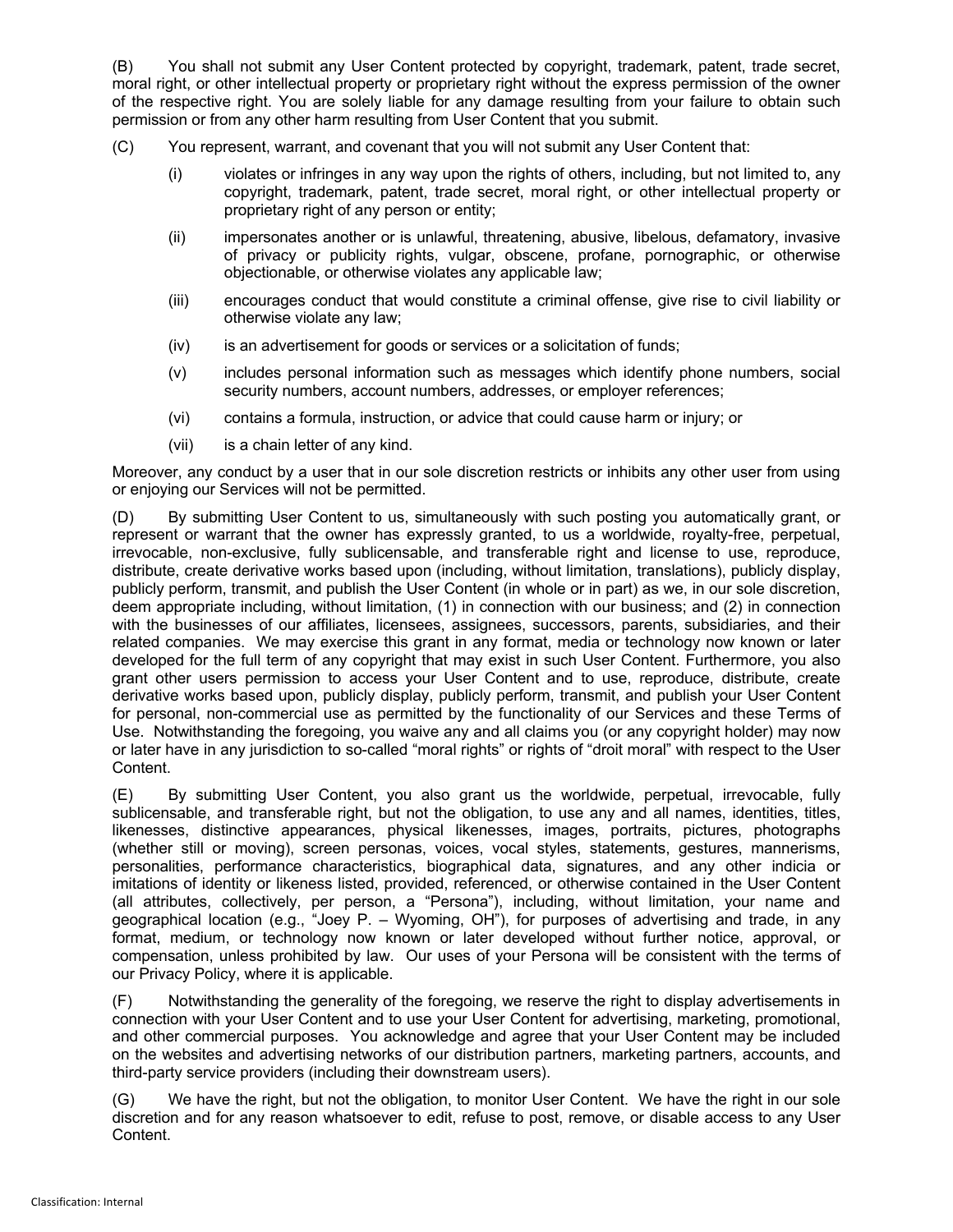# **6. SERVICE CONTENT & THIRD PARTY LINKS**

(A) We provide our Services including, without limitation, Service Content for educational, entertainment and/or promotional purposes only. You may not rely on any information and opinions expressed through any of our Services for any other purpose. In all instances, it is your responsibility to evaluate the accuracy, timeliness, completeness, or usefulness of any Service Content. Under no circumstances will we be liable for any loss or damage caused by your reliance on any Service Content.

(B) Any health related Service Content available is not intended to be a substitute for professional medical advice. PVM does not warrant the validity of any such health related statements found on or through our Services. All such information is general in nature and may be helpful to some persons but not others, depending upon their personal needs. You should always consult with your physician prior to changing or undertaking a new diet or exercise program. Never disregard professional medical advice or delay in seeking it because of something you have read on or through our Services.

(C) In many instances, Service Content will include content posted by a third-party or will represent the opinions and judgments of a third-party. We do not endorse, warrant and are not responsible for the accuracy, timeliness, completeness, or reliability of any opinion, advice, or statement offered through our Services by anyone other than our authorized employees or spokespersons while acting in their official capacities.

(D) Our Services may link or contain links to other websites maintained by third parties. We do not operate or control, in any respect, or necessarily endorse the content found on these third-party websites. You assume sole responsibility for your use of third-party links. We are not responsible for any content posted on third-party websites or liable to you for any loss or damage of any sort incurred as a result of your dealings with any third-party or their website.

# **7. INDEMNIFICATION**

You agree to indemnify and hold harmless PVM and its officers, directors, employees, parents, partners, successors, agents, distribution partners, affiliates, subsidiaries, and their related companies (collectively, the "PVM Parties") from and against any and all claims, liabilities, losses, damages, obligations, costs and expenses (including reasonable attorneys' fees and costs) arising out of, related to, or that may arise in connection with: (i) your use of our Services; (ii) User Content provided by you or through use of your Membership; (iii) any actual or alleged violation or breach by you of these Terms of Use; (iv) any actual or alleged breach of any representation, warranty, or covenant that you have made to us; or (v) your acts or omissions. You agree to cooperate fully with us in the defense of any claim that is the subject of your obligations hereunder.

## **8. DISCLAIMER OF WARRANTIES**

(A) YOU EXPRESSLY AGREE THAT USE OF OUR SERVICES IS AT YOUR SOLE RISK. OUR SERVICES AND SERVICE CONTENT (INCLUDING SOFTWARE) ARE PROVIDED ON AN "AS IS" AND "AS AVAILABLE" BASIS WITHOUT WARRANTY OF ANY KIND, EITHER EXPRESS OR IMPLIED. WITHOUT LIMITING THE FOREGOING AND TO THE FULLEST EXTENT PERMITTED BY LAW, THE PVM PARTIES DISCLAIM ANY AND ALL WARRANTIES INCLUDING ANY: (1) WARRANTIES THAT OUR SERVICES WILL MEET YOUR REQUIREMENTS; (2) WARRANTIES CONCERNING THE AVAILABILITY, ACCURACY, SECURITY, USEFULNESS, TIMELINESS, OR INFORMATIONAL CONTENT OF OUR SERVICES OR SERVICE CONTENT; (3) WARRANTIES OF TITLE, NON-INFRINGEMENT, MERCHANTABILITY, OR FITNESS FOR A PARTICULAR PURPOSE; (4) WARRANTIES FOR SERVICES OR GOODS RECEIVED THROUGH OR ADVERTISED OR ACCESSED THROUGH OUR SERVICES; (5) WARRANTIES CONCERNING THE ACCURACY OR RELIABILITY OF THE RESULTS THAT MAY BE OBTAINED FROM THE USE OF OUR SERVICES; (6) WARRANTIES THAT YOUR USE OF OUR SERVICES WILL BE SECURE OR UNINTERRUPTED; AND (7) WARRANTIES THAT ERRORS IN OUR SERVICES OR SERVICE CONTENT (INCLUDING SOFTWARE) WILL BE CORRECTED.

## **9. LIMITATION ON LIABILITY**

(A) UNDER NO CIRCUMSTANCES SHALL ANY OF THE PVM PARTIES BE LIABLE FOR INDIRECT, INCIDENTAL, SPECIAL, CONSEQUENTIAL OR EXEMPLARY DAMAGES (EVEN IF WE HAVE BEEN ADVISED OF THE POSSIBILITY OF SUCH DAMAGES), ARISING OUT OF, RELATING TO, OR IN ANY WAY CONNECTED WITH OUR SERVICES OR THESE TERMS OF USE. YOUR SOLE REMEDY FOR DISSATISFACTION WITH OUR SERVICES INCLUDING, WITHOUT LIMITATION, SERVICE CONTENT IS TO STOP USING OUR SERVICES. SUCH LIMITATION SHALL ALSO APPLY WITH RESPECT TO DAMAGES INCURRED BY REASON OF GOODS RECEIVED THROUGH OR ADVERTISED IN CONNECTION WITH OUR SERVICES OR ANY LINKS PLACED IN OUR SERVICES,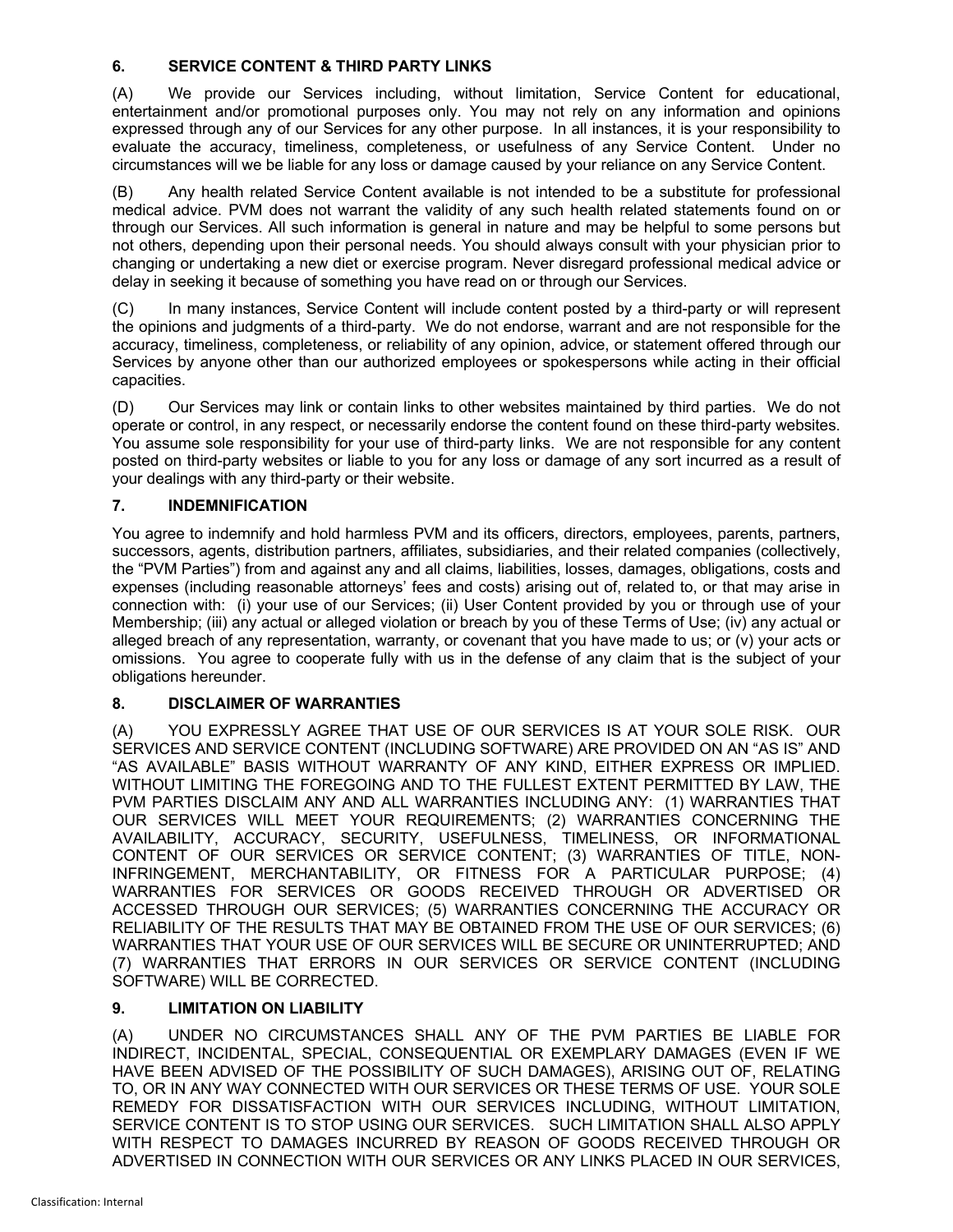AS WELL AS BY REASON OF ANY INFORMATION OR ADVICE RECEIVED THROUGH OR ADVERTISED IN CONNECTION WITH OUR SERVICES OR ANY LINKS PLACED IN OUR SERVICES. SUCH LIMITATION SHALL ALSO APPLY WITH RESPECT TO DAMAGES INCURRED BY REASON OF ANY CONTENT POSTED BY A THIRD-PARTY OR CONDUCT OF A THIRD-PARTY USING OUR SERVICES.

(B) NOTWITHSTANDING ANYTHING TO THE CONTRARY CONTAINED HEREIN, IN NO EVENT SHALL THE CUMULATIVE LIABILITY OF ALL OF THE PVM PARTIES EXCEED THE LESSER OF THE TOTAL PAYMENTS RECEIVED FROM YOU BY PVM DURING THE PRECEDING TWELVE (12) MONTH PERIOD OR \$100. FURTHERMORE, YOU AGREE THAT ANY CAUSE OF ACTION ARISING OUT OF, RELATING TO, OR IN ANY WAY CONNECTED WITH ANY OF OUR SERVICES OR THESE TERMS OF USE MUST COMMENCE WITHIN ONE (1) YEAR AFTER THE CAUSE OF ACTION ACCRUES; OTHERWISE, SUCH CAUSE OF ACTION SHALL BE PERMANENTLY BARRED.

(C) In some jurisdictions limitations of liability are not permitted. In such jurisdictions, some of the foregoing limitations may not apply to you. These limitations shall apply to the fullest extent permitted by law.

#### **10. TERMINATION**

(A) We reserve the right in our sole discretion and at any time to terminate or suspend your Membership and/or block your use of our Services for any reason including, without limitation if you have failed to comply with the letter and spirit of these Terms of Use. You agree that PVM is not liable to you or any third party for any termination or suspension of your Membership or for blocking your use of our Services.

(B) Any suspension or termination shall not affect your obligations to us under these Terms of Use. The provisions of these Terms of Use which by their nature should survive the suspension or termination of your Membership or these Terms of Use shall survive including, but not limited to the rights and licenses that you have granted hereunder, indemnities, releases, disclaimers, limitations on liability, provisions related to choice of law, and all of the provisions under "Miscellaneous."

## **11. COPYRIGHT POLICY**

(A) We respect the intellectual property rights of others and expect users to do the same. In appropriate circumstances and at our sole discretion, we may terminate and/or disable the Membership of users suspected to be infringing the copyrights (or other intellectual property rights) of others. Additionally, in appropriate circumstances and in our sole discretion, we may remove or disable access to material on any of our websites or hosted on our systems that may be infringing or the subject of infringing activity.

(B) In accordance with the Digital Millennium Copyright Act of 1998, Title 17 of the United States Code, Section 512 ("DMCA"), we will respond promptly to claims of copyright infringement that are reported to the agent that we have designated to receive notifications of claims infringement (its "Designated Agent"). Our Designated Agent is:

Bethany Elaine Ammons, Esq. Perfetti Van Melle USA, Inc. 3645 Turfway Road P.O. Box 18190 Erlanger, KY 41018-0190 FAX: (859) 283-6897 bethany.ammons@us.pvmgrp.com

(C) If you are a copyright owner (or authorized to act on behalf of the copyright owner) and believe that your work's copyright has been infringed, please report your notice of infringement to us by providing our Designated Agent with a written notification of claimed infringement that includes substantially the following:

- (i) A physical or electronic signature of a person authorized to act on behalf of the owner of an exclusive right that is allegedly infringed.
- (ii) Identification of the copyrighted work claimed to have been infringed, or, if multiple copyrighted works at a single online site are covered by a single notification, a representative list of such works at that site.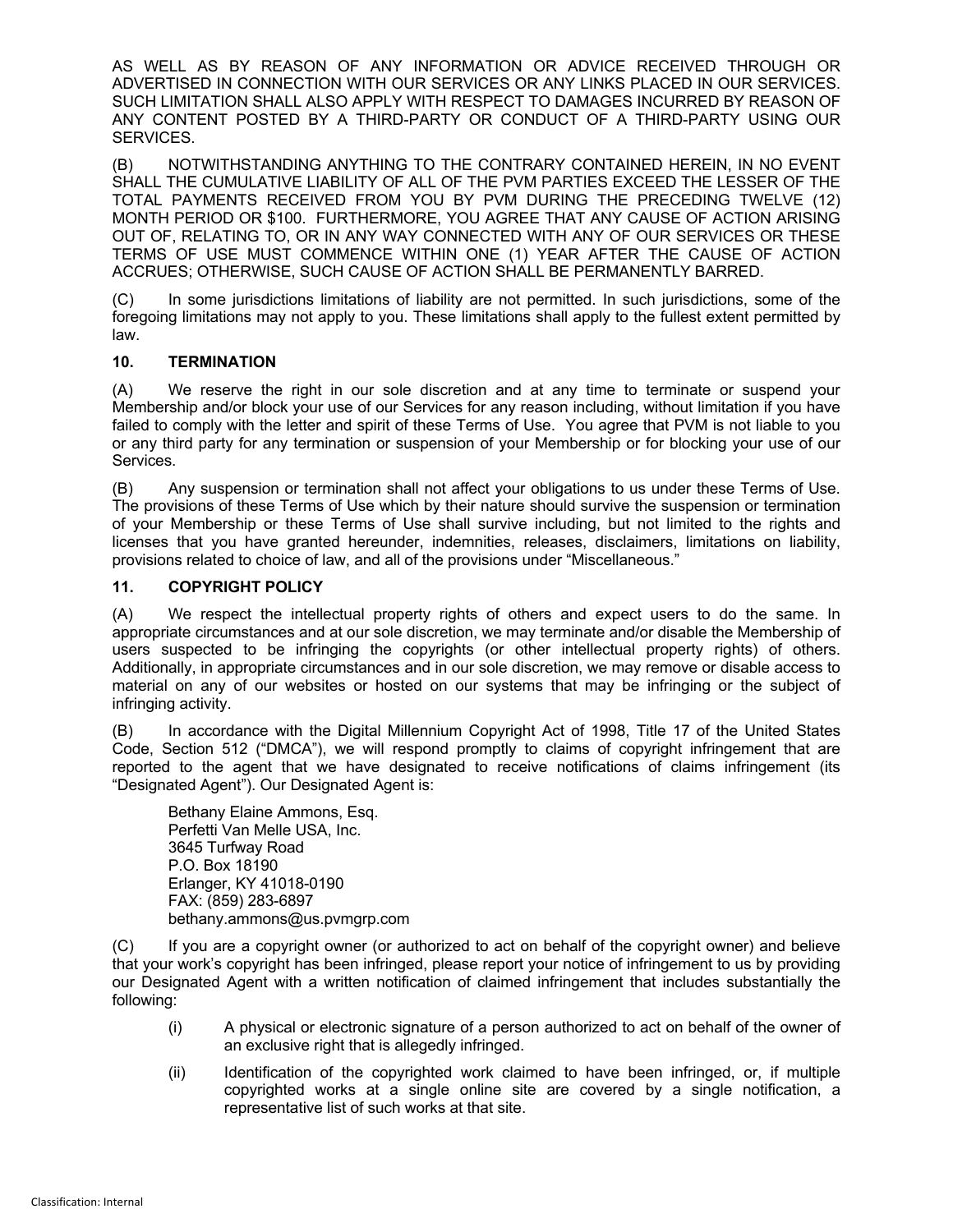- (iii) Identification of the material that is claimed to be infringing or to be the subject of infringing activity and that is to be removed or access to which is to be disabled, and information reasonably sufficient to permit us to locate the material.
- (iv) Information reasonably sufficient to permit us to contact you, such as an address, telephone number, and, if available, an electronic mail address at which you may be contacted.
- (v) A statement that you have a good faith belief that use of the material in the manner complained of is not authorized by the copyright owner, its agent, or the law.
- (vi) A statement that the information in the notification is accurate, and under penalty of perjury, that you are authorized to act on behalf of the owner of an exclusive right that is allegedly infringed.

We will investigate notices of copyright infringement and take appropriate actions under the DMCA. Inquiries that do not follow this procedure may not receive a response.

#### **12. CHOICE OF LAW; JURISDICTION AND VENUE**

These Terms of Use shall be construed in accordance with the laws of the Commonwealth of Kentucky without regard to its conflict of laws rules. Any legal proceedings against PVM that may arise out of, relate to, or be in any way connected with our Services or these Terms of Use shall be brought exclusively in the state or federal courts of Cincinnati, Ohio and you waive any jurisdictional, venue, or inconvenient forum objections to such courts.

#### **13. DISPUTE RESOLUTION & MANDATORY ARBITRATION**

(A) We each agree to first contact each other with any disputes and provide a written description of the problem, all relevant documents/information and the proposed resolution. You agree to contact us with disputes by contacting us at Perfetti Van Melle USA, Inc., Attn: Legal, 3645 Turfway Road P.O. Box 18190, Erlanger, KY 41018-0190. We will contact you based on the contact information you have provided us.

(B) If after 30 days the parties are unable to resolve any dispute raised under the previous provision, the dispute may only be submitted to arbitration consistent with this Section. The parties understand that they would have had a right or opportunity to litigate disputes through a court and to have a judge or jury decide their case, but they choose to have any disputes resolved through arbitration.

(C) We each agree that any claim or dispute between us, and any claim by either of us against any agent, employee, successor, or assign of the other, including, to the full extent permitted by applicable law, third parties who are not signatories to this agreement, whether related to this agreement or otherwise, including past, present, and future claims and disputes, and including any dispute as to the validity or applicability of this arbitration clause, shall be resolved by binding arbitration administered by the JAMS under its rules and procedures in effect when the claim is filed. The rules and procedures and other information, including information on fees, may be obtained from JAMS' website (www.jamsadr.com) or by calling JAMS at 949-224-1810.

(D) We are entering into this arbitration agreement in connection with a transaction involving interstate commerce. Accordingly, this arbitration agreement and any proceedings thereunder shall be governed by the Federal Arbitration Act ("FAA"), 9 U.S.C. §§ 1-16. Any award by the arbitrator(s) may be entered as a judgment in any court having jurisdiction.

(E) **Exception to Arbitrate.** Either of us may bring qualifying claims in small claims court. Further, as set forth below, we each agree that any arbitration will be solely between you and PVM, not as part of a classwide claim (i.e., not brought on behalf of or together with another individual's claim). If for any reason any court or arbitrator holds that this restriction is unconscionable or unenforceable, then our agreement to arbitrate doesn't apply and the classwide dispute must be brought in court.

## **14. NO CLASS ACTIONS**

TO THE EXTENT ALLOWED BY LAW, WE EACH WAIVE ANY RIGHT TO PURSUE DISPUTES ON A CLASSWIDE BASIS; THAT IS, TO EITHER JOIN A CLAIM WITH THE CLAIM OF ANY OTHER PERSON OR ENTITY, OR ASSERT A CLAIM IN A REPRESENTATIVE CAPACITY ON BEHALF OF ANYONE ELSE IN ANY LAWSUIT, ARBITRATION OR OTHER PROCEEDING.

## **15. NO TRIAL BY JURY**